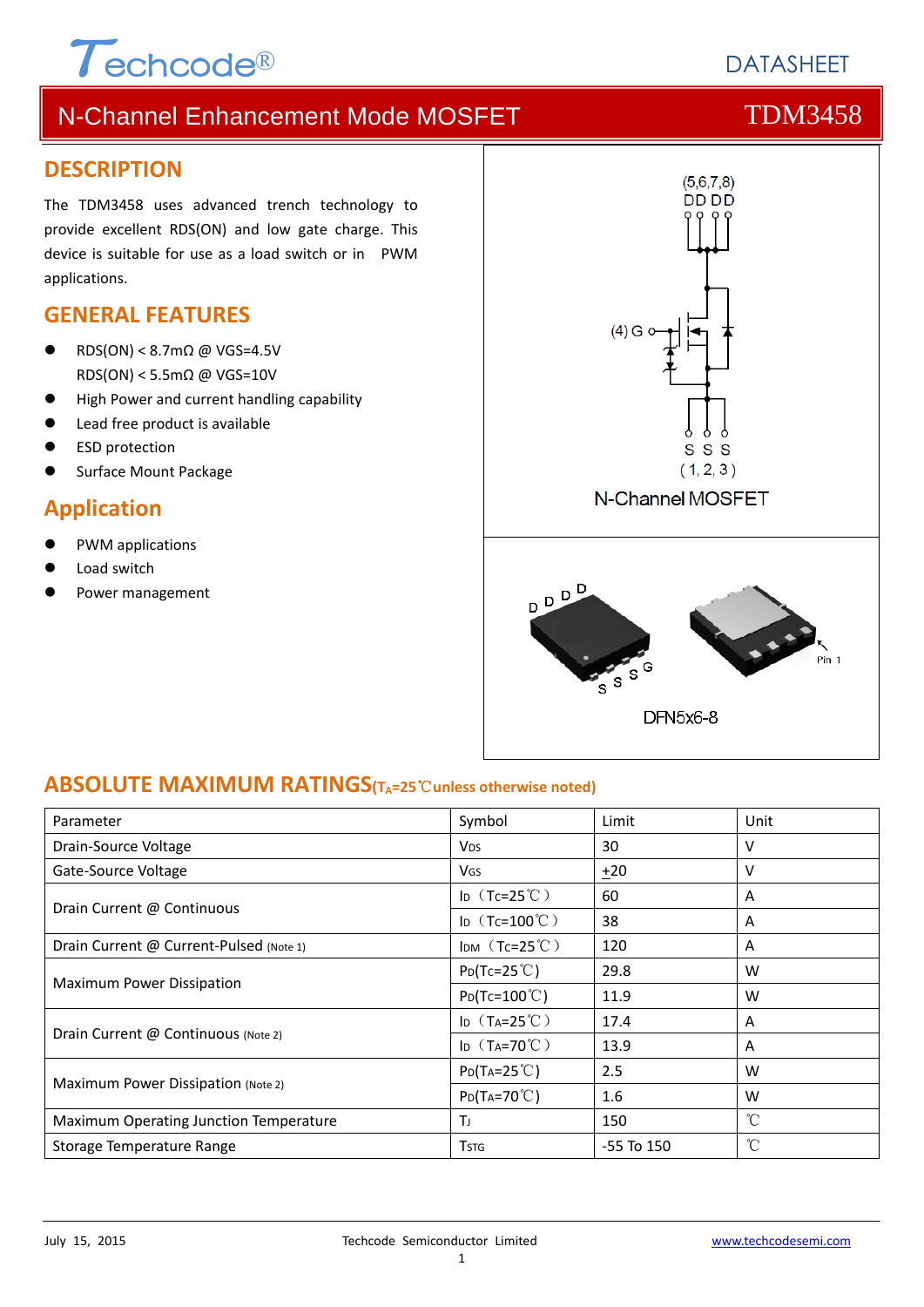# $\tau$ echcode®

DATASHEET

# N-Channel Enhancement Mode MOSFET THE TDM3458

| THERMAL CHARACTERISTICS                          |                                 |     |               |  |
|--------------------------------------------------|---------------------------------|-----|---------------|--|
| Thermal Resistance, Junction-to-Ambient (Note 2) | $R\theta$ JA(t≤10s)             | 20  | $\degree$ C/W |  |
|                                                  | R <sub>OJA</sub> (Steady State) | 50  | $\degree$ C/W |  |
| Thermal Resistance, Junction-to-Case             | R <sub>e</sub> JC(Steady State) | 4.2 | $\degree$ C/W |  |

# **ELECTRICAL CHARACTERISTICS (TA=25**℃**unless otherwise noted)**

| Parameter                                 | Symbol                   | Condition                                          |                     | Min                      | Typ            | Max                      | Unit      |
|-------------------------------------------|--------------------------|----------------------------------------------------|---------------------|--------------------------|----------------|--------------------------|-----------|
| OFF CHARACTERISTICS                       |                          |                                                    |                     |                          |                |                          |           |
| Drain-Source Breakdown Voltage            | <b>BV</b> <sub>DSS</sub> | VGS=0V ID=250µA                                    |                     | 30                       | $\overline{a}$ | $\sim$                   | $\vee$    |
| Zero Gate Voltage Drain Current           | <b>IDSS</b>              | VDS=24V, VGS=0V                                    |                     |                          | $\overline{a}$ | $\mathbf{1}$             | $\mu$ A   |
| Gate-Body Leakage Current                 | <b>IGSS</b>              | VGS=±20V,VDS=0V                                    |                     | $\overline{a}$           | $\blacksquare$ | ±100                     | nA        |
| <b>ON CHARACTERISTICS (Note 3)</b>        |                          |                                                    |                     |                          |                |                          |           |
| Gate Threshold Voltage                    | VGS(th)                  | V <sub>DS</sub> =VGS, I <sub>D</sub> =250µA        |                     | 1.4                      | 1.7            | 2.5                      | $\vee$    |
|                                           |                          | VGS=4.5V, ID=10A                                   |                     | ÷,                       | 6.7            | 8.7                      | $m\Omega$ |
| Drain-Source On-State Resistance          | RDS(ON)                  | VGS=10V, ID=15A                                    |                     | $\blacksquare$           | 4.5            | 5.5                      | $m\Omega$ |
|                                           |                          |                                                    | $T_J = 125^{\circ}$ | $\overline{\phantom{0}}$ | 6.75           | $\blacksquare$           | $m\Omega$ |
| <b>DYNAMIC CHARACTERISTICS (Note4)</b>    |                          |                                                    |                     |                          |                |                          |           |
| <b>Gate Resistance</b>                    | $R_G$                    | VDS=0V, VGS=0V, F=1.0MHz                           |                     | $\frac{1}{2}$            | 1.6            | 2.5                      | Ω         |
| Input Capacitance                         | Ciss                     | VDS=15V, VGS=0V, F=1.0MHz                          |                     | $\overline{\phantom{a}}$ | 780            | 1010                     | PF        |
| <b>Output Capacitance</b>                 | Coss                     |                                                    |                     | $\overline{\phantom{0}}$ | 510            | $\overline{\phantom{a}}$ | <b>PF</b> |
| Reverse Transfer Capacitance              | Crss                     |                                                    |                     | ÷,                       | 39             | $\blacksquare$           | PF        |
| <b>SWITCHING CHARACTERISTICS (Note 4)</b> |                          |                                                    |                     |                          |                |                          |           |
| Turn-on Delay Time                        | $td($ on $)$             | VDS=15V, RL=15 Ω, VGEN=10V,<br>$RG=1 \Omega$ Ip=1A |                     | $\overline{\phantom{a}}$ | 11             | $\omega$                 | nS        |
| Turn-on Rise Time                         | tr                       |                                                    |                     | ÷,                       | 8              | $\mathbb{Z}$             | nS        |
| Turn-Off Delay Time                       | td(off)                  |                                                    |                     |                          | 19.6           | $\overline{a}$           | nS        |
| <b>Turn-Off Fall Time</b>                 | tf                       |                                                    |                     | $\overline{a}$           | 17             | $\overline{a}$           | nS        |
| <b>Total Gate Charge</b>                  | Q <sub>g</sub>           | VDS=15V, ID=15A, VGS=4.5V                          |                     | $\blacksquare$           | 5.8            | $\mathbb{Z}$             | nC        |
| Gate-Source Charge                        | Qgs                      |                                                    |                     |                          | 3              | $\overline{a}$           | nC        |
| Gate-Drain Charge                         | Qgd                      |                                                    |                     | ä,                       | 1.5            | $\overline{a}$           | nC        |
| Body Diode Reverse Recovery Time          | Trr                      | IF=5A, dl/dt=100A/µs                               |                     | $\overline{a}$           | 25             | $\overline{a}$           | nS        |
| Body Diode Reverse Recovery Charge        | Qrr                      |                                                    |                     | $\overline{\phantom{0}}$ | 11.8           | $\blacksquare$           | nC        |
| DRAIN-SOURCE DIODE CHARACTERISTICS        |                          |                                                    |                     |                          |                |                          |           |
| Diode Forward Voltage (Note 3)            | <b>V</b> sp              | VGS=0V, Is=20A                                     |                     |                          | 0.81           | 1.1                      | $\vee$    |

NOTES:

1. Pulse width limited by max. junction temperature.

- 2.  $R_{\theta}$ JA steady state t=100s.
- 3. Pulse Test: Pulse Width  $\leq 300$ μs, Duty Cycle  $\leq 2\%$ .
- 4. Guaranteed by design, not subject to production testing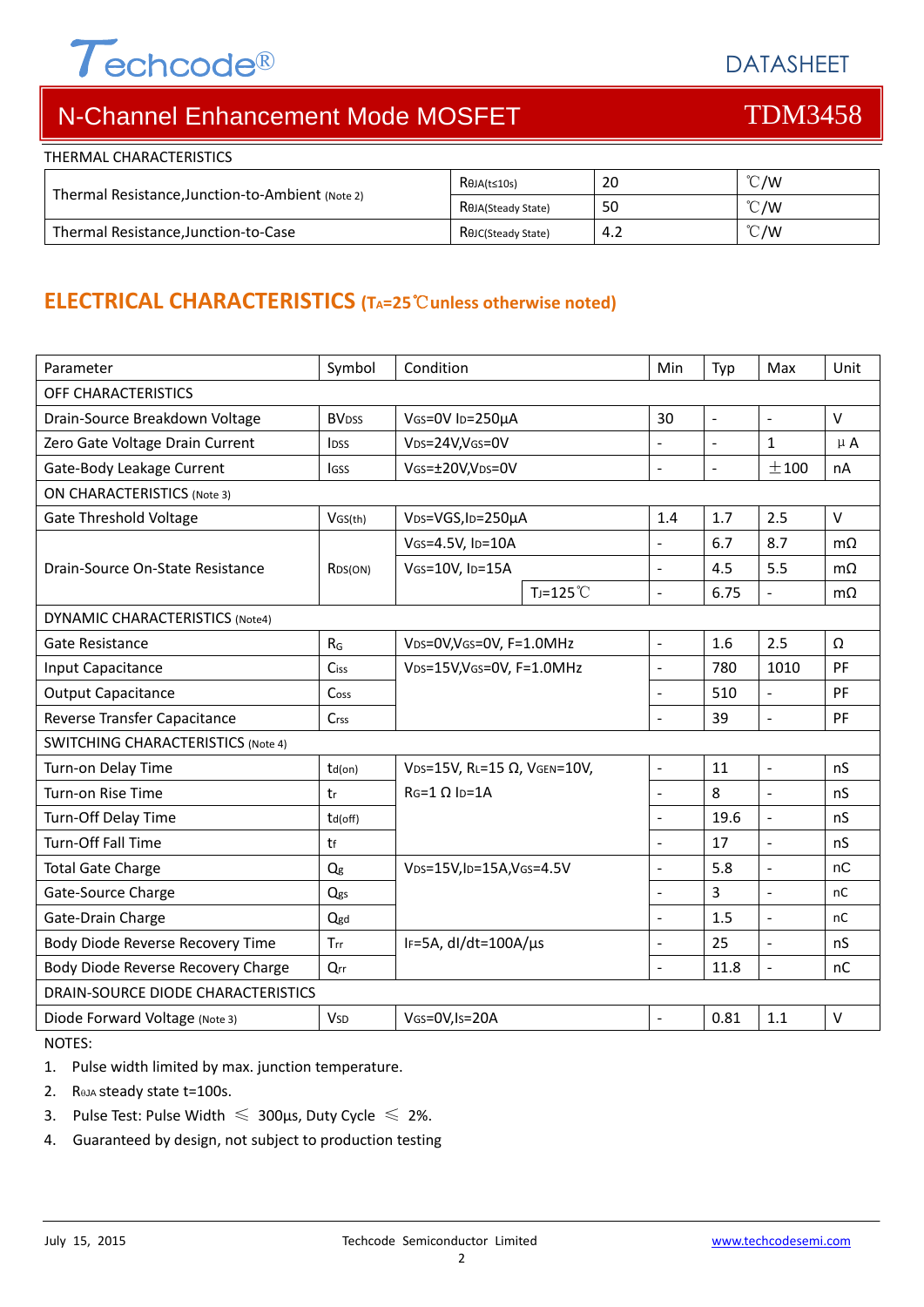

# N-Channel Enhancement Mode MOSFET THE TDM3458

## **Typical Operating Characteristics**



**Power Dissipation** 

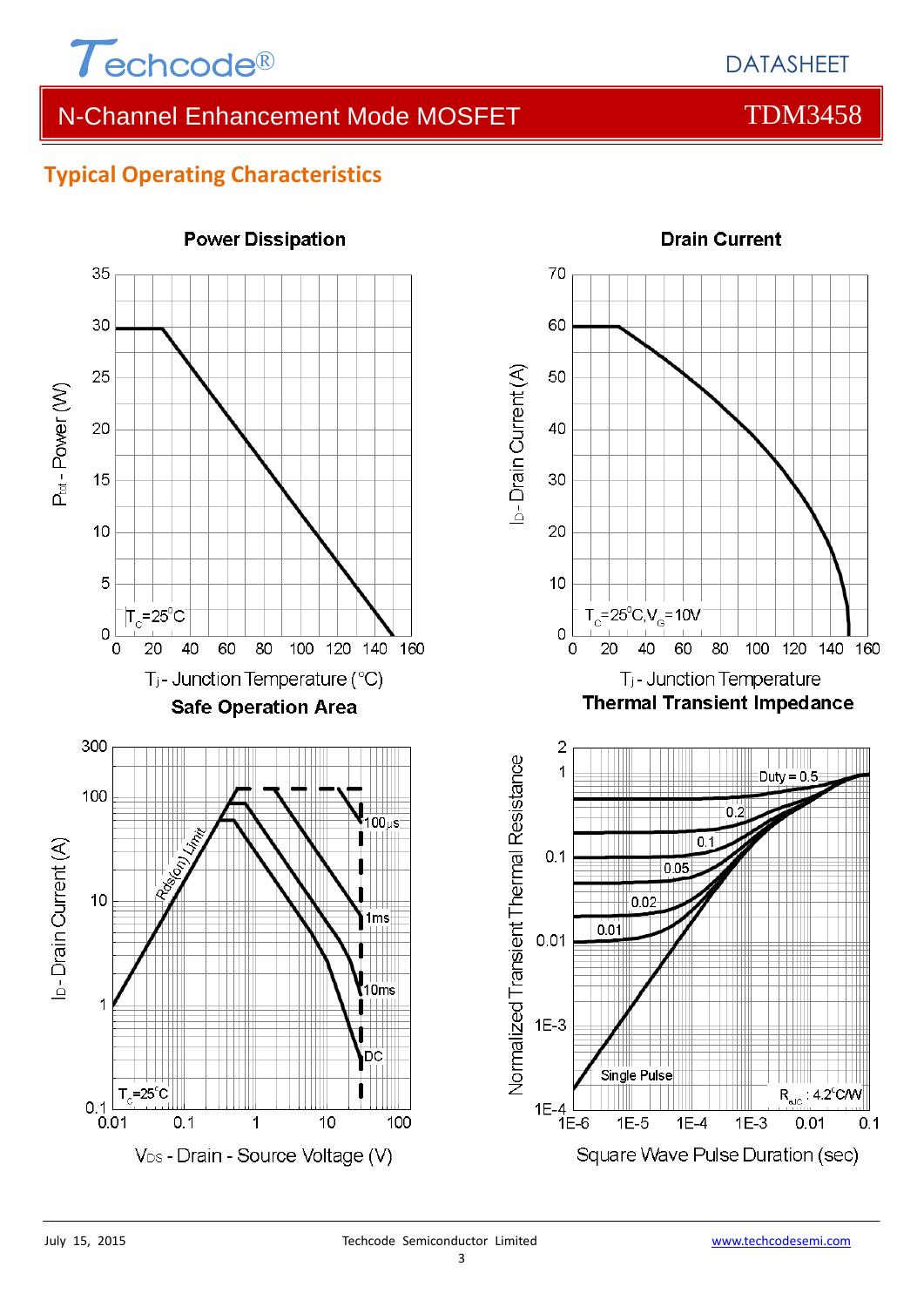

# N-Channel Enhancement Mode MOSFET THE TDM3458

## **Typical Operating Characteristics(Cont.)**



### **Safe Operation Area**



### **Thermal Transient Impedance**

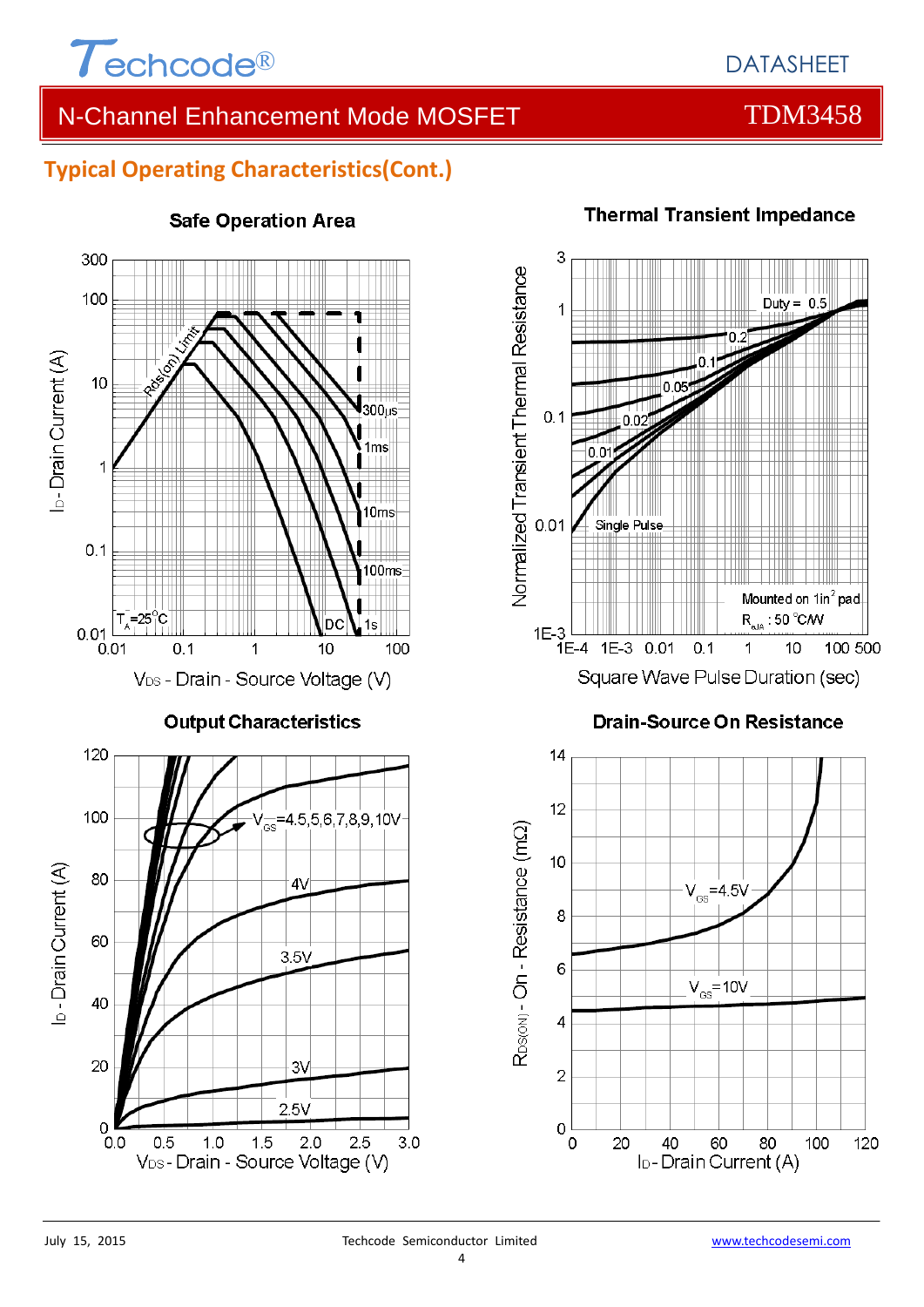

# N-Channel Enhancement Mode MOSFET THE TDM3458

# **Typical Operating Characteristics (Cont.)**



# **Gate-Source On Resistance**



### **Source-Drain Diode Forward**





 $0.8$ 

 $0.6$ 

 $0.4$ 

 $-50$ 

 $-25$ 

 $\Omega$ 

25

50

 $T_i$ - Junction Temperature (°C)

 $R_{on}$ @T<sub>,</sub>=25°C: 4.5m $\Omega$ 

75 100 125 150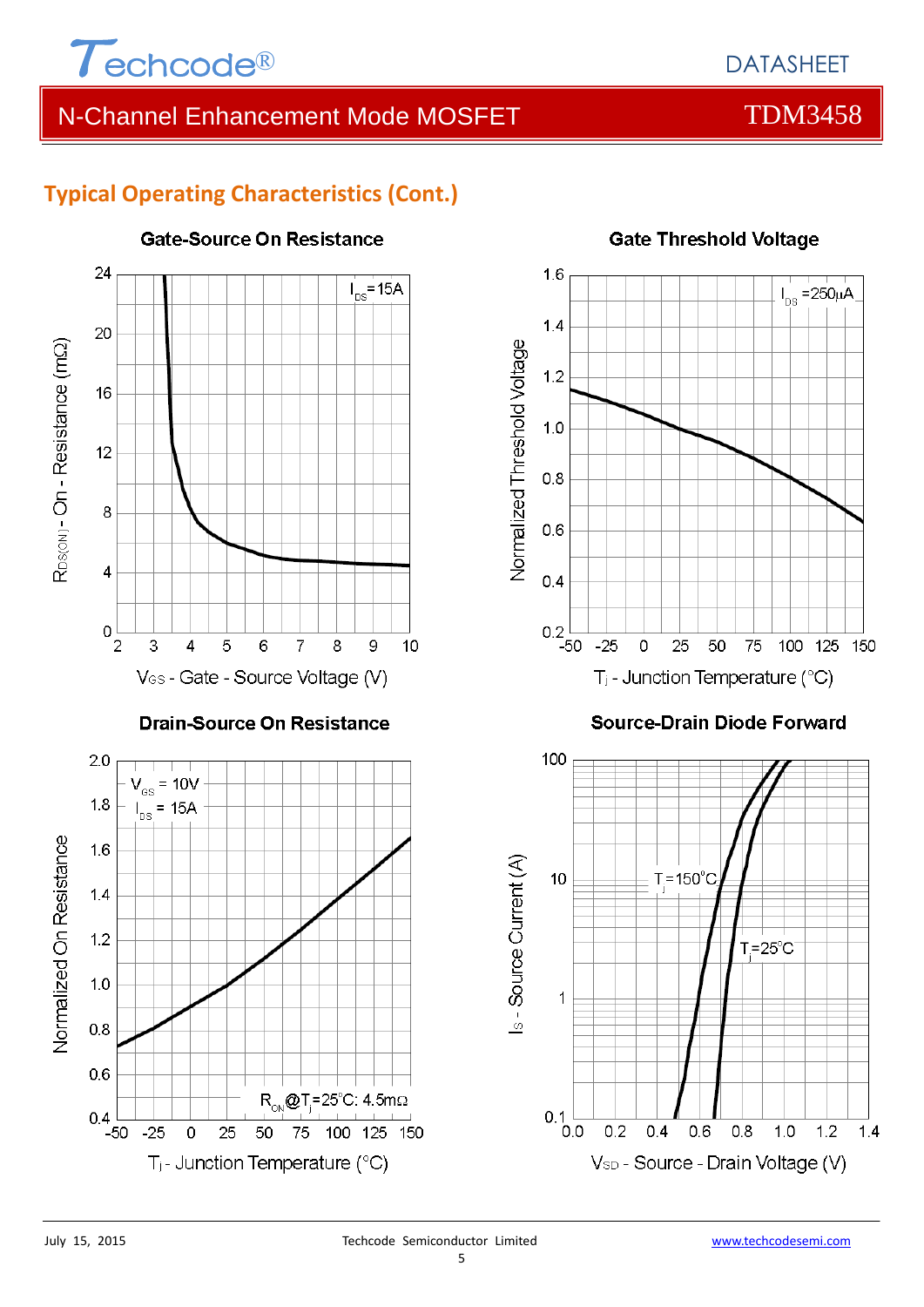

DATASHEET

# **Typical Operating Characteristics (Cont.)**



### Capacitance

V<sub>os</sub> - Gate-Source Voltage (V)



### **Gate Charge**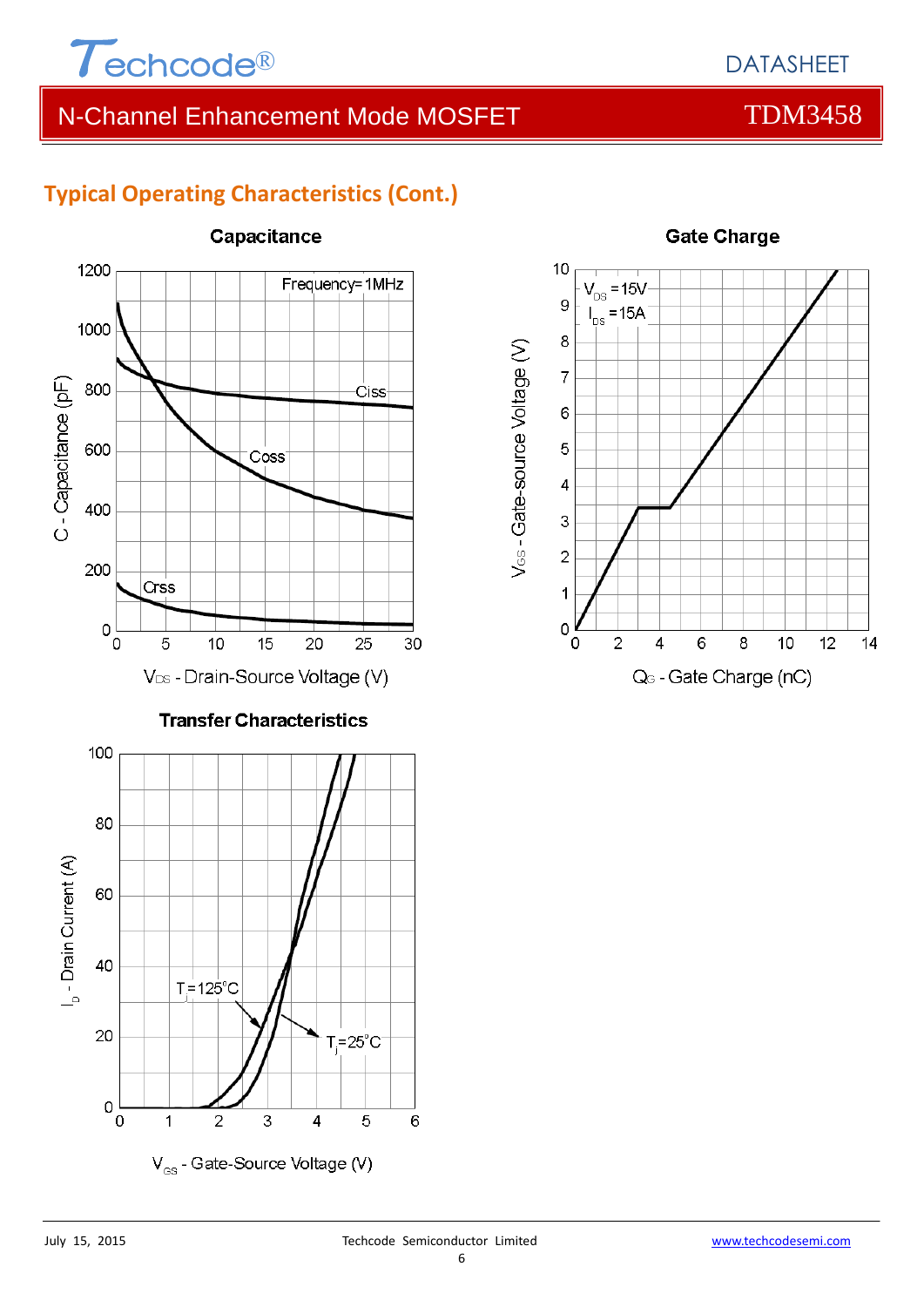

# N-Channel Enhancement Mode MOSFET TOM3458

# DFN5\*6-8 Package

**Package Information**





|        | <b>DFN5x6-8</b>    |      |               |       |  |
|--------|--------------------|------|---------------|-------|--|
| ს>∑ონ- | <b>MILLIMETERS</b> |      | <b>INCHES</b> |       |  |
|        | MIN.               | MAX. | MIN.          | MAX.  |  |
| А      | 0.90               | 1.20 | 0.035         | 0.047 |  |
| в      | 0.3                | 0.51 | 0.012         | 0.020 |  |
| с      | 0.19               | 0.25 | 0.007         | 0.010 |  |
| D      | 4.80               | 5.30 | 0.189         | 0.209 |  |
| D1     | 4.00               | 4.40 | 0.157         | 0.173 |  |
| Е      | 5.90               | 6.20 | 0.232         | 0.244 |  |
| E1     | 5.50               | 5.80 | 0.217         | 0.228 |  |
| е      | 1.27 BSC           |      | 0.050 BSC     |       |  |
| F      | 0.05               | 0.30 | 0.002         | 0.012 |  |
| F1     | 0.35               | 0.75 | 0.014         | 0.030 |  |
| G      | 0.05               | 0.30 | 0.002         | 0.012 |  |
| G1     | 0.35               | 0.75 | 0.014         | 0.030 |  |
| н      | 3.34               | 3.9  | 0.131         | 0.154 |  |
| κ      | 0.762              |      | 0.03          |       |  |



Note: 1. Dimension D, D1, D2 and E1 do not include mold flash or protrusions. Mold flash or protrusions shall not exceed 10 mil.

# DATASHEET